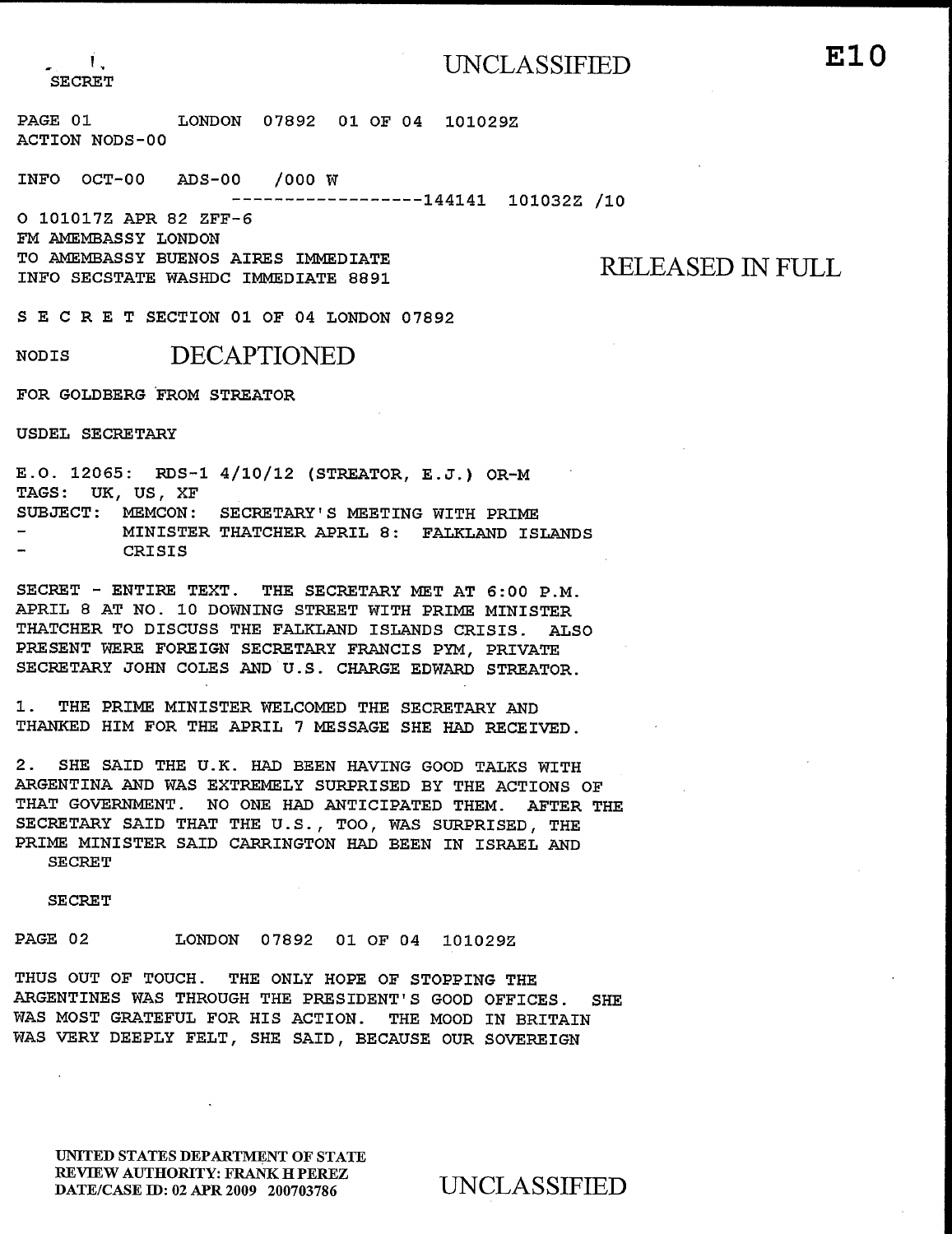TERRITORY WAS INVOLVED AND WE WERE UNABLE TO DEFEND IT. HERRITORI WAS INVOLVED AND WE WERE ONABLE : THE DISCUSSION IN PARLIAMENT WAS THE MOST DIFFI HAD SEEN IN 25 YEARS. A MAJORITY FELT BRITAIN HAD BEEN HUMILIATED AND HAD BETRAYED THE PEOPLE OF THE FALKLANDS. THE DEBATE LEFT NO DOUBT ABOUT THE DEPTH OF FEELING IN THE COUNTRY. AS SHE INFORMED THE PRESIDENT, SHE HAD DIS-PATCHED SUBMARINES, PUT THE FLEET ON ALERT AND ANNOUNCED IT WOULD SAIL. THE DEBATE YESTERDAY HAD BEEN SOMBRE, BUT THE GOVERNMENT HAD FULL SUPPORT. MOREOVER, HOPE HAD BEEN EXPRESSED THAT THE SITUATION COULD BE RESOLVED BY DIPLO-HAD AND ANNOUNCED THE TAURANT DIRECTION AND THE FALKLANDS.<br>HAD AND ANNOUNCED THE EXTRACTION OVOID DE AROUND DIRECT BRITAIN HAD NOT PUT A FOOT WRONG IN INTERNATIONAL LAW. STRENGTH IF NEEDED. JOHN NOTT'S SPEECH HAD BEEN GOOD AND HE HAD ANNOUNCED THE EXCLUSION ZONE AROUND THE FALKLANDS. BRITAIN HAD NOT PUT A FOOT WRONG IN INTERNATIONAL LAW.

3. THE PRIME MINISTER CONTINUED THAT SHE HAD BEEN HEART-ENED BY THE SUPPORT FROM ELSEWHERE. MITTERAND HAD TELE-PHONED AND AGREED TO GET SUPPORT FROM TOGO AND ZAIRE. THE KING OF JORDAN HAD SUPPORTED BRITAIN IN THE UN AS WELL. SCHMIDT HAD CALLED TO EXPRESS HIS SUPPORT, AND HAD SAID THAT UNPROVOKED AGGRESSION IF NOT TURNED BACK COULD 44. THE PROPER'S THEFT DIRECT DATA AND ARREST WITH IV FRUDDENG BYERIWHERE WHERE INERE <del>ARE E</del><br>https://witherald.com/state/with/with-that that that the basis that interesting that the basis that interesting PUTES. UNLESS WE STOP THE ARGENTINES FROM SUCCEEDING, WE ARE ALL VULNERABLE. MULDOON AND FRASER ALSO HAD EXPRESSED SUPPORT AND FRASER HAD CUT OFF ARGENTINE TRADE.

4. THE PRIME MINISTER RECALLED THE LENGTHY NEGOTIATIONS WITH ARGENTINA THAT HAD BEEN HELD ON THE BASIS THAT NO NEGOTIATIONS COULD TAKE PLACE UNLESS IT WAS WITH THE SECRET

EN ROUTE, AN EXCLUSION ZONE HAS BEEN ESTABLISHED AND BRITAIN HOPES FOR A DIPLOMATIC SOLUTION. HOPES FOR A DIPLOMATIC SOLUTION OF THE STATE SOLUTION. HOWEVER, THERE

COULD BE NO NEGOTIATIONS UNLESS ARGENTINA LEAVES THE ISLANDS. UNDER AGGRESSION DOES NOT CHANGE LOTOS

SION. IN REVIEWING THE BIDDING, SHE SAID THE FLEET WAS

STATUS. SHE SAID BRITAIN SOUGHT TO RESTORE BRITISH AGREEMENT OF THE ISLANDERS AND NO SCHEME WOULD BE WARD THAT WAS UNACCEPTABLE TO THEM.

5. THE PRIME MINISTER MADE CLEAR HER VIEW THAT IT WAS IMPOSSIBLE TO BE NEUTRAL IN THE FACE OF UNPROVOKED AGGRES-SION. IN REVIEWING THE BIDDING, SHE SAID THE FLEET WAS EN ROUTE, AN EXCLUSION ZONE HAS BEEN ESTABLISHED AND BRITAIN HOPES FOR A DIPLOMATIC SOLUTION. HOWEVER, THERE COULD BE NO NEGOTIATIONS UNLESS ARGENTINA LEAVES THE ISLANDS. UNPROVOKED AGGRESSION DOES NOT CHANGE LEGAL **STATUS.** SHE SAID BRITAIN SOUGHT TO RESTORE BRITISH ADMINISTRATION TO THE FALKLANDS AND CANNOT NEGOTIATE UNDER DURESS AND WITHOUT THE PARTICIPATION OF THE ISLANDERS. SHE NOTED THAT CONCERN HAD BEEN STIRRED BY THE PRESIDENT'S OFF THE CUFF REMARKS ABOUT NOT TAKING SIDES. SH SAID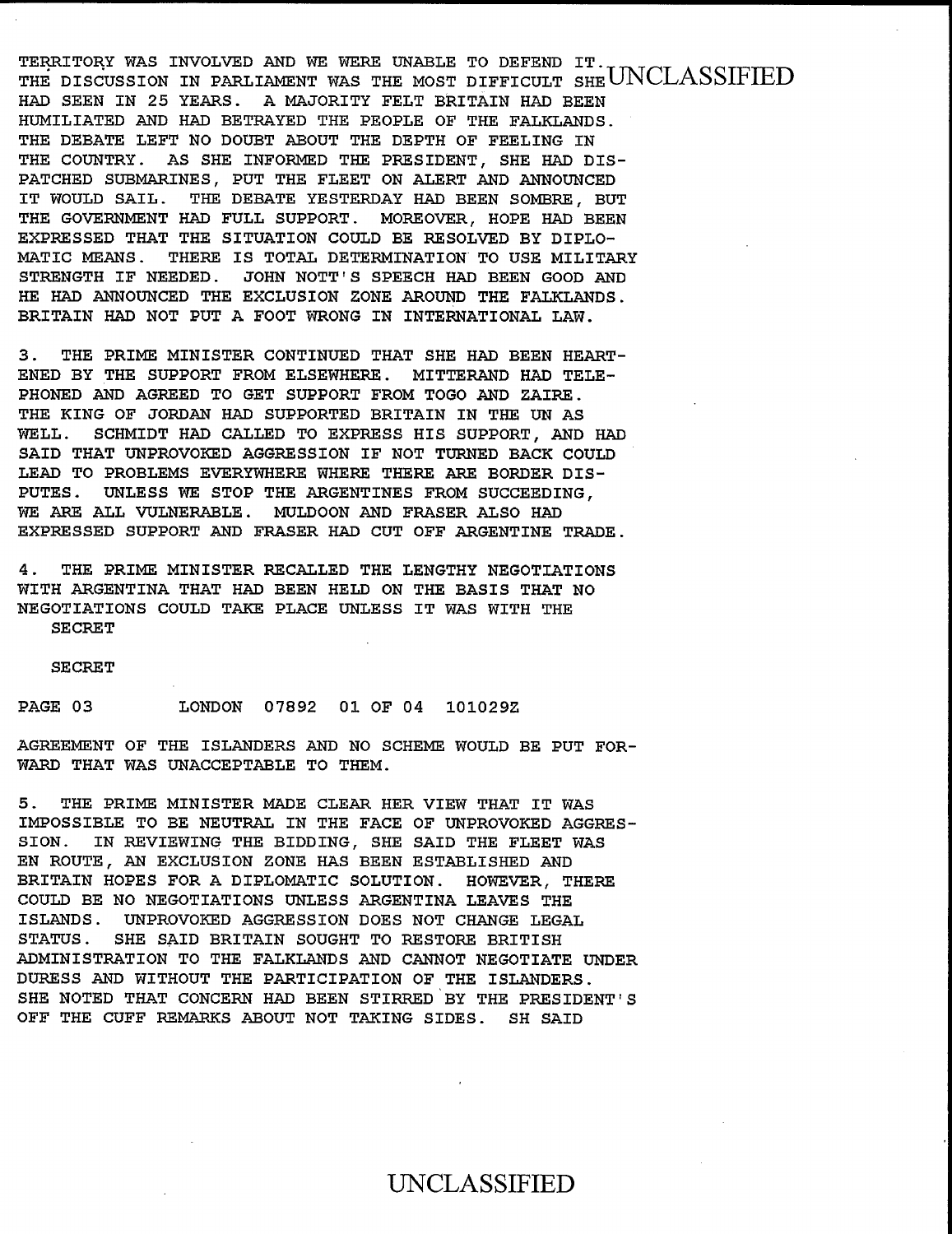CONCEIVED REMARKS. AT THE SAME TIME, SHE EXPERIMENT APPREN SHE UNDERSTOOD IT WAS OFF THE CUFF BUN UPPASS CONCEIVED REMARK. AT THE SAME TIME, SHE EXPRESSED APPRE-CIATION FOR U.S. COOPERATION IN INTELLIGENCE MATTERS AND IN THE USE OF ASCENSION ISLAND.

6. THE SECRETARY SAID THAT HE WAS CERTAIN THE PRIME MINISTER KNEW WHERE THE PRESIDENT STOOD. WE ARE NOT IMPARTIAL. CERTAINLY WE WERE NOT IMPARTIAL ON THE UN RESOLUTION AND THE PRESIDENT WAS NOT IMPARTIAL IN HIS TELEPHONE CALL TO GALTIERI. HE SAID HE DID NOT NEED TO ELABORATE HIS FEELINGS TOWARDS THE PRIME MINISTER. THE 7. THE SECRETARY SAID THAT SAID THAT WE FALL A CRITICAL COMMON SAID THAT WE FALL A CRITICAL COMMON SAID THAT W<br>The Secretary Said That we have a critical common said that we have a critical common said that we have a commo PROTECT PRIEMDENTE OF THE PRIME MINISTER ( MONTHS WAS DEEPLY APPRECIATED; THERE IS NO ISSUE ON WHICH THE PRIME MINISTER HAD NOT BACKED THE U.S.

7. THE SECRETARY SAID THAT WE FACE A CRITICAL COMMON "WE MUST DO ALL WE CAN TO STRENGTHEN YOU PROBLEM: AND YOUR GOVERNMENT."

SECRETARY SAID HE THOUGHT THERE HAD BEEN AN INTELLIGENCE

8. HAVING ANALYZED THE SITUATION VERY CAREFULLY, THE SECRETARY SAID HE THOUGHT THERE HAD BEEN AN INTELLIGENCE **SECRET** 

### **SECRET**

07892 01 OF 04 101029Z PAGE 04 LONDON

FAILURE. THE ONLY INFORMATION AVAILABLE WAS ABOUT SUB-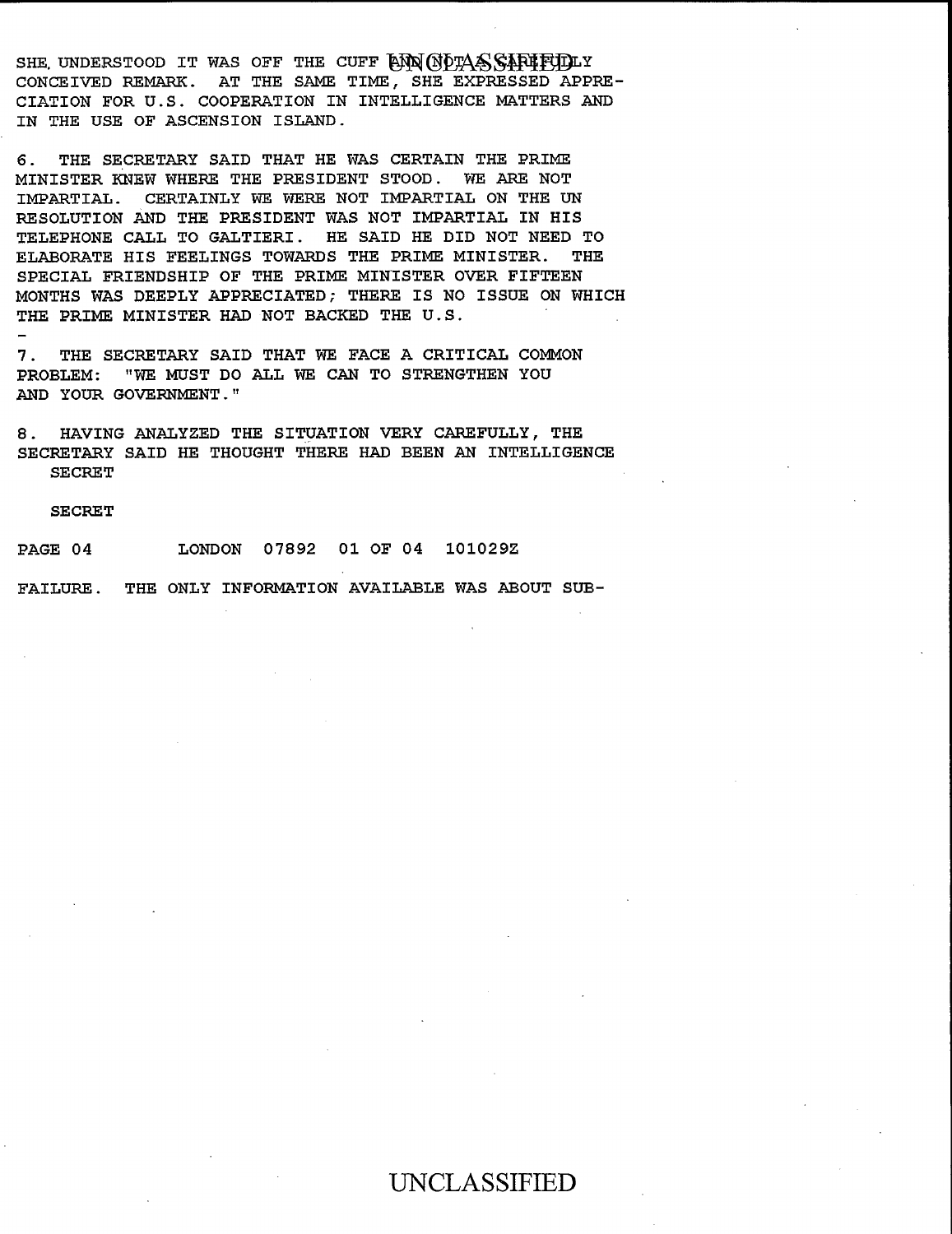$\alpha$  70  $\alpha$   $\alpha$   $\alpha$   $\alpha$   $\alpha$   $\alpha$ SECRET<sub>1</sub>

THE PRESIDENT HAD BEEN KEPT WAITING TO SPEAK TO GALTIERI, WHEN USED TALKING POINTS EARLY IN THE SAME TALKING POINTS EARLY IN THE SAME TALKING POINTS EARLY IN THE SAME T

NNN

LONDON

THE SECRETARY SECRETARY SECRETARY SUPERION HAD BEEN PLANNED FOR DESCRIPTION HAD BEEN PLANNED FOR DESCRIPTION H SECRET

LONDON 07892 02 OF 04 101031Z ACTION NODS-00

HAD PROVIDED SENSITIVE INTELLIGENCE, HE CONCLUDED THAT

ADS-00 /000 W INFO OCT-00

INFO SECSTATE WASHDC IMMEDIATE 8892

 $-----------144171$  101035Z /10

O 101017Z APR 82 ZFF-6 FM AMEMBASSY LONDON TO AMEMBASSY BUENOS AIRES IMMEDIATE INFO SECSTATE WASHDC IMMEDIATE 8892

S E C R E T SECTION 02 OF 04 LONDON 07892

**NODIS** 

MARINE RECONNAISSANCE BY THE ARGENTINES. WHEN HENDERSON HAD PROVIDED SENSITIVE INTELLIGENCE, HE CONCLUDED THAT THERE HAD BEEN A FAILURE OF CONCENTRATION RATHER THAN. MANAGEMENT. THE SECRETARY ALSO SAID THAT DELAYS HAD BEEN MANIPULATED IN BUENOS AIRES. FOR EXAMPLE, THE ARGENTINES HAD STONEWALLED ON THE ISSUE OF SOVEREIGNTY. MOREOVER. THE PRESIDENT HAD BEEN KEPT WAITING TO SPEAK TO GALTIERI, WHO USED THE SAME TALKING POINTS EARLIER DEPLOYED. IN THE SECRETARY'S VIEW THE OPERATION HAD BEEN PLANNED FOR MONTHS.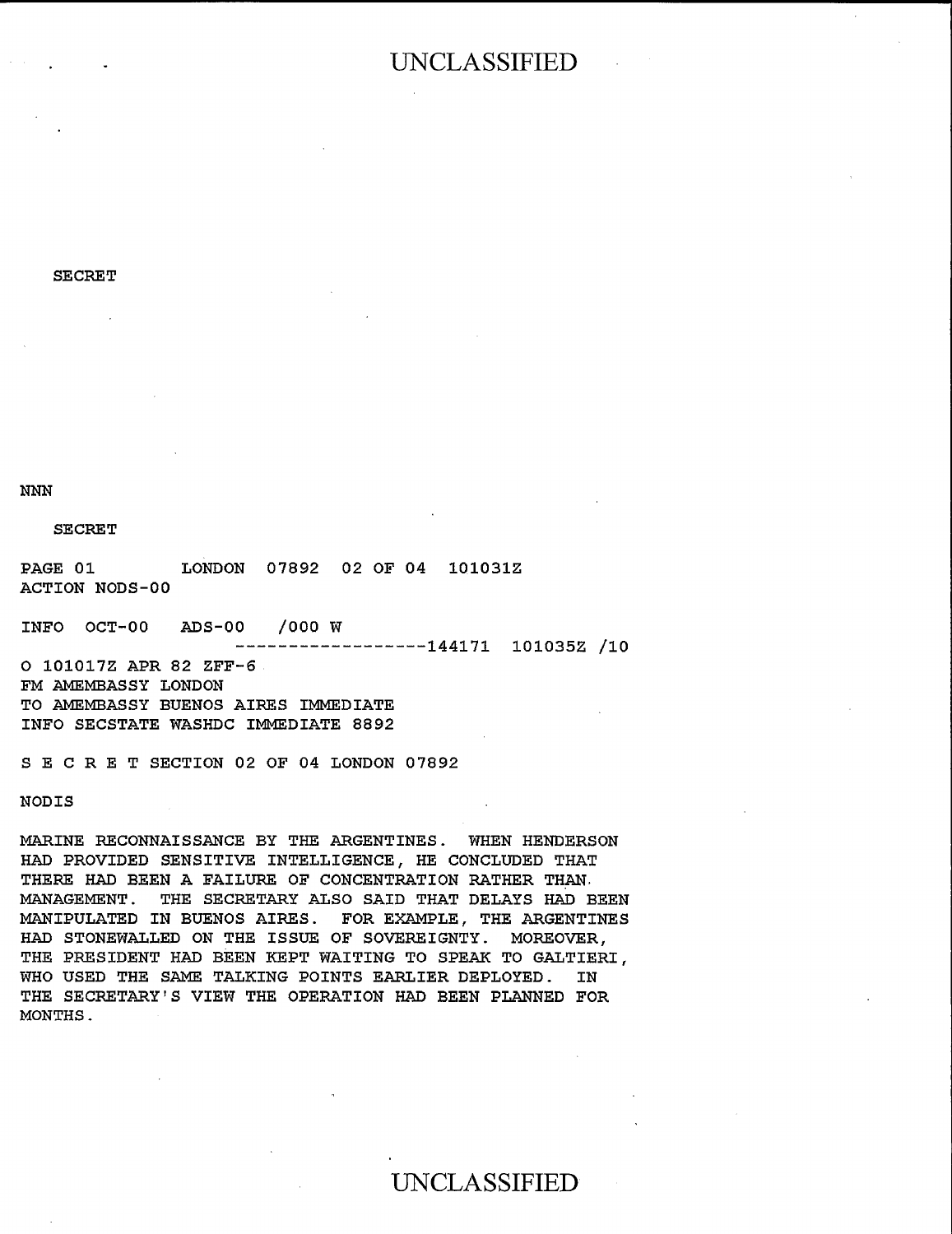SITUATION CLOSELY. 9. THE SECRETARY SAID WE WERE WATCHING THE SITUATION CLOSELY.

9. THE SECRETARY SAID WE WERE WATCHING THE ARGENTINE

THE ARGENTINES HAD BEEN ARROGANTLY CONFIDENT THAT THE U.K. WOULD NOT BE ABLE TO CHALLENGE THE INVASION AND THUS THEY WERE NOT DETERRED. THE SECRETARY ALSO REFERRED TO HIS CONCERN THAT THE SOVIETS WERE BEGINNING TO POSITION THEMSELVES FOR MISCHIEF. AT THE SAME TIME. HE SAID THAT THE INCUMBENT PRESIDENT IS IN SOME JEOPARDY AND WOULD BE FOLLOWED BY SOMEONE MORE INTRANSIGENT IF HE  $\frac{1}{2}$  $\frac{1}{2}$ THE FOREIGN MINISTER HAD TOLD THE SECRETARY SECRE.<br>Secret THAT EVERYTHING WAS NEGOTIABLE. THE SECRETARY HAD RESPONDED THAT HE WOULD NOT GO TO BUENOS AIRES IF HE SECRET SE GRETIGN MINISTER HAD MADE IT CLEAR HAD MADE IT CLEAR HAD MADE IT CLEAR HAD MADE IT CLEAR HAD MADE IT CLEAR H

SE CRET

UNCLASSIFIED CONTINUES.

ANGLO-SAXONS: THESE ARE PEOPLE WHOSE WHOLE ETHOS AND

DEMEANOR OF THE ARGENTINES WAS DIFFERENT FROM THAT OF

 $S_{\rm eff}$  to come  $\sim$  the secretary said we would not accept to  $\sim$ 

WERE GOING TO BE TOLD THE SAME THINGS AS PREVIOUSLY. THE FOREIGN MINISTER HAD MADE IT CLEAR HE WANTED THE WILL BECAUSING AN ENTIGATION IN THE CONSIGNATION IS USED.<br>CEORETARY IS ON A CONSIGNITY AND PROGRESS OF STATE AND LIGHT WILL BE DIFFICULT BE DIFFICULT BE DIFFICULT BE DIFFICULT BE DIFFICULT BE DIFFICULT BE DIFFICULT BE DIFFICULT B<br>In the other passenger of the passenger of the passenger of the passenger of the passenger of the passenger of A CHANGE IN STATUS QUO BY FORCE. HE UNDERLINED THAT THE DEMEANOR OF THE ARGENTINES WAS DIFFERENT FROM THAT OF ANGLO-SAXONS: THESE ARE PEOPLE WHOSE WHOLE ETHOS AND HISTORY ARE LESS THAN RATIONAL. AT THE SAME TIME, THE SECRETARY CONTINUED, WE HAVE A WINDOW NOW, WE BELIEVE. WHEN THE BRITISH FLEET REACHES THE 50TH PARALLEL IT WILL BECOME AN EMOTIONAL ISSUE AND PROGRESS THEREAFTER WILL BE DIFFICULT. SIMILARLY, THE OAS, WITH ITS THIRD WORLD PROBLEMS, WILL NOT BE OBJECTIVE WHEN IT MEETS AND ULTIMATELY WILL FORM AN ANTI-COLONIALIST CONSENSUS. THE SECRETARY RECALLED THAT THE ARGENTINE FOREIGN WITHDRAWAL AND ACHIEVE ITHI ITH ANDENIITH FOR<br>WINTAWAD USD ASID UU USD WUO ODWIQUA WUU QA DONATH WAS CHOSEN TO VISIT FIRST BECAUSE THE BRITISH STATE THE BRITISH BECAUSE THE BRITISH BECAUSE THE BRITISH<br>Donath was chosen to the british because the british because the british because the british because the briti SOVIET UNION, AND WOULD USE THEM. WHILE HE DIDN'T WANT TO OVERDRAMATIZE, THE ARGENTINES WOULD BE STRENGTHENED IN THEIR MACHO BY THE OAS. EVEN IN THE U.K. HE SAID, THE SITUATION WILL BECOME MORE DIFFICULT WITH HEAVY EXPENDITURES OF RESOURCES.

10. THE SECRETARY SAID HE VIEWED THE NEXT 72 HOURS AS VERY IMPORTANT IN ARGENTINA. WHILE WE NEED TO DEMAND WITHDRAWAL AND ACHIEVE IT, WE NEED TO DO IT BY MONDAY. LONDON WAS CHOSEN TO VISIT FIRST BECAUSE THE BRITISH ARE OUR CLOSEST FRIENDS AND ALLIES AND WE WISHED TO START DISCUSSIONS WITH THEM; IT WAS POINTLESS TO GO TO BUENOS AIRES FIRST AND LISTEN TO MACHO RHETORIC WITHOUT A FUNDAMENTAL FEEL FOR BRITAIN'S LIMITS. AND THE SECRETARY SAID HE WANTED TO BE ABLE TO SAY HOW STRONG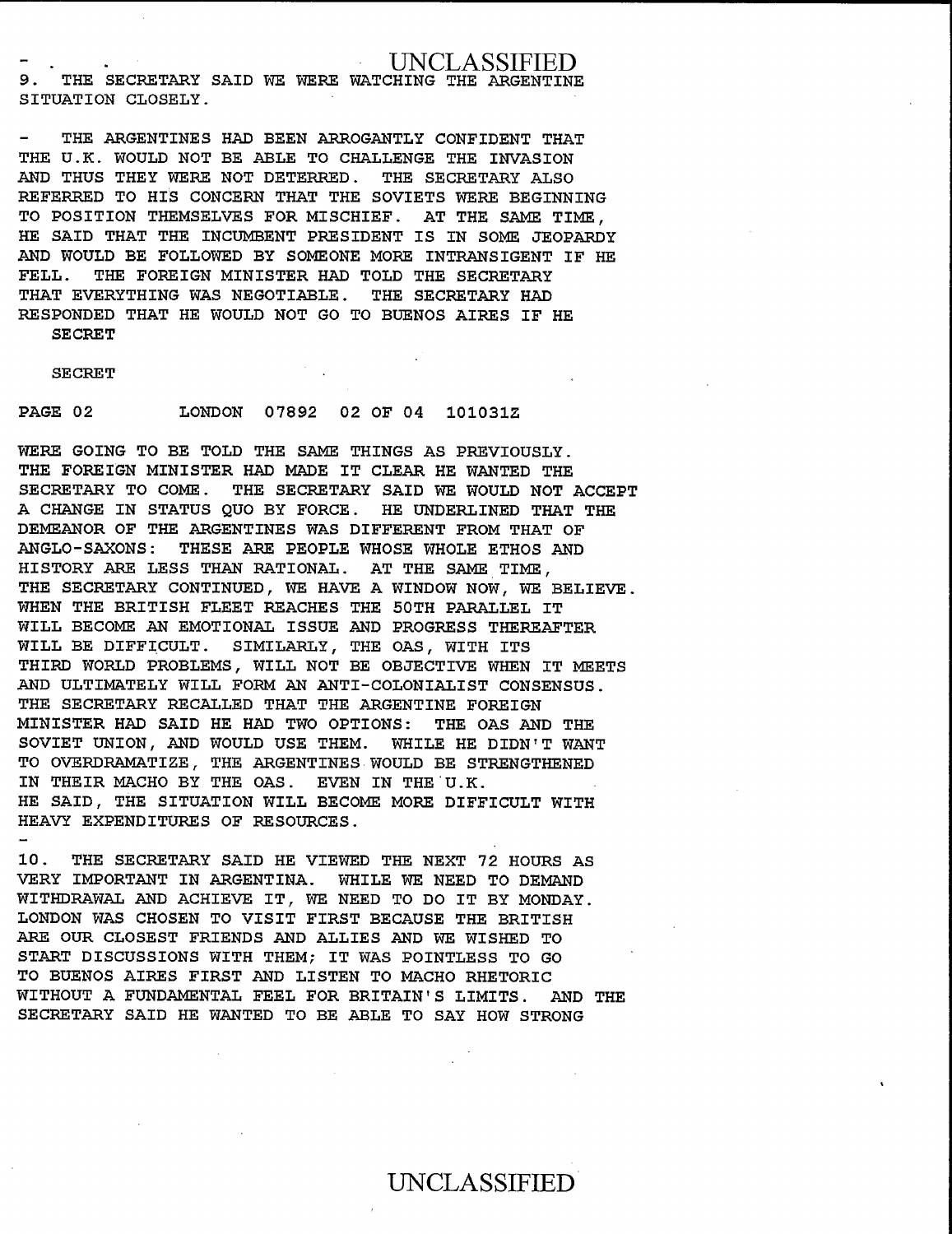SECRET

PAGE 03 LONDON 07892 02 OF 04 101031Z

SECRET

IMPORTANT TO FRANCE, LATIN AMERICA AND THE CARIBBEAN.

 $U_{\rm eff}$  is a mass  $V_{\rm eff}$  in the Hoped To  $E_{\rm eff}$  and  $E_{\rm eff}$  are  $E_{\rm eff}$  and  $E_{\rm eff}$ 

11. THE PRIME MINISTER SAID THAT THE CURRENT EFFORT WAS COMES TO A POINT WHERE TO A POINT COMPROMISE.<br>COMPANY TO A POINT COMPANY OF COMPANY COMPANY COMPANY COMPANY COMPANY COMPANY COMPANY COMPANY COMPANY COMPANY THE SOUTHERN AFRAID OF THE SOUTHERN AFRAID OF THE U.S. GETTING INVOLVED AFRAID OF THE U.S. GETTING INVOLVED A<br>The Southern Company of The U.S. Getting and the U.S. Getting and the U.S. Getting and December 2014 and Decem OF SOCIALISM," SHE SAID. MOREOVER OUR SUCCESS WILL BE IMPORTANT TO FRANCE, LATIN AMERICA AND THE CARIBBEAN. SHE RECALLED THAT BRITAIN HAD HAD EXPERIENCE WITH APPEASEMENT AND NOTIONS OF "PEACE WITH HONOR." IT COMES TO A POINT, SHE SAID, WHERE ONE CANNOT COMPROMISE. THE SOVIETS WERE AFRAID OF THE U.S. GETTING INVOLVED AS IT IS. THEY ARE STRETCHED AND SHE WOULD BE SURPRISED IF THEY GOT INVOLVED. The Prime  $\mathcal{L}_\text{max}$  and the Prime minister said that her government was corrected was corrected was corrected was corrected was considered was considered was considered was considered was considered was considered was

12. THE SECRETARY SAID THAT HE DID NOT FEAR A MAJOR EXT. THE DEOCRTISCH DAID THAT HE DID NOT IEAR<br>EXTINGIVER DIE THE BUB DRIMINE ARDIVER AND 3 EFFORT WAS GETTING TO GETTING TO GETTING THE NAMES OF THE TOP OF THE NAMES OF THE NAMES OF THE NAMES OF THE NAMES OF THE NAMES OF THE NAMES OF THE NAMES OF THE NAMES OF THE STATE OF THE NAMES OF THE STATE OF THE STATE OF T ACTION HE COULD ENVISAGE SOVIET MILITARY INVOLVEMENT. HE FORESAW THAT THE BRITISH COULD SUCCEED IN MILITARY TERMS IN A LIMITED WAY. HOWEVER, THE ARGENTINES WOULD GO INTO PORT AND LAND-BASED AIR WOULD BECOME A PROBLEM. THE PRIME MINISTER SAID THAT HER GOVERNMENT WAS CORRECT AND LAW-ABIDING AND NEEDED TO GIVE TIMELY NOTICE ON THE EXCLUSION ZONE. SHE RECALLED THAT THE WHOLE ARGENTINE EFFORT WAS MINUTELY PLANNED DOWN TO GETTING THE NAMES OF ALL THE BRITISH MARINES. SHE RECALLED THAT THE ARGENTINES KNEW THE NAMES OF THE FIVE MISSING MARINES. DOUBTLESS THE 20 ARGENTINES ON THE ISLAND WERE INVOLVED. IT WAS AMAZING THERE HAD BEEN NO INTELLIGENCE ON THEIR SECRET<br>Secret UNCLAVIATION<br>UNCLAVIATION IN A CIVILIZED WAY. CLEARLY, THERE WAS A DIFFERENCE OF VIEW BETWEEN THE POLITICIANS AND THE MILITARY IN ARGENTINA. HOWEVER, WE WERE LOOKING AT CONSTRUCTIVE PROPOSALS IN OUR NEGOTIATIONS IN NEW YORK WHICH WERE FRIENDLY. PYM SUGGESTED THAT THE ARGENTINES HAD BEEN CARRIED AWAY IN A MACHO WAY. GALTIERI HAD

**SECRET**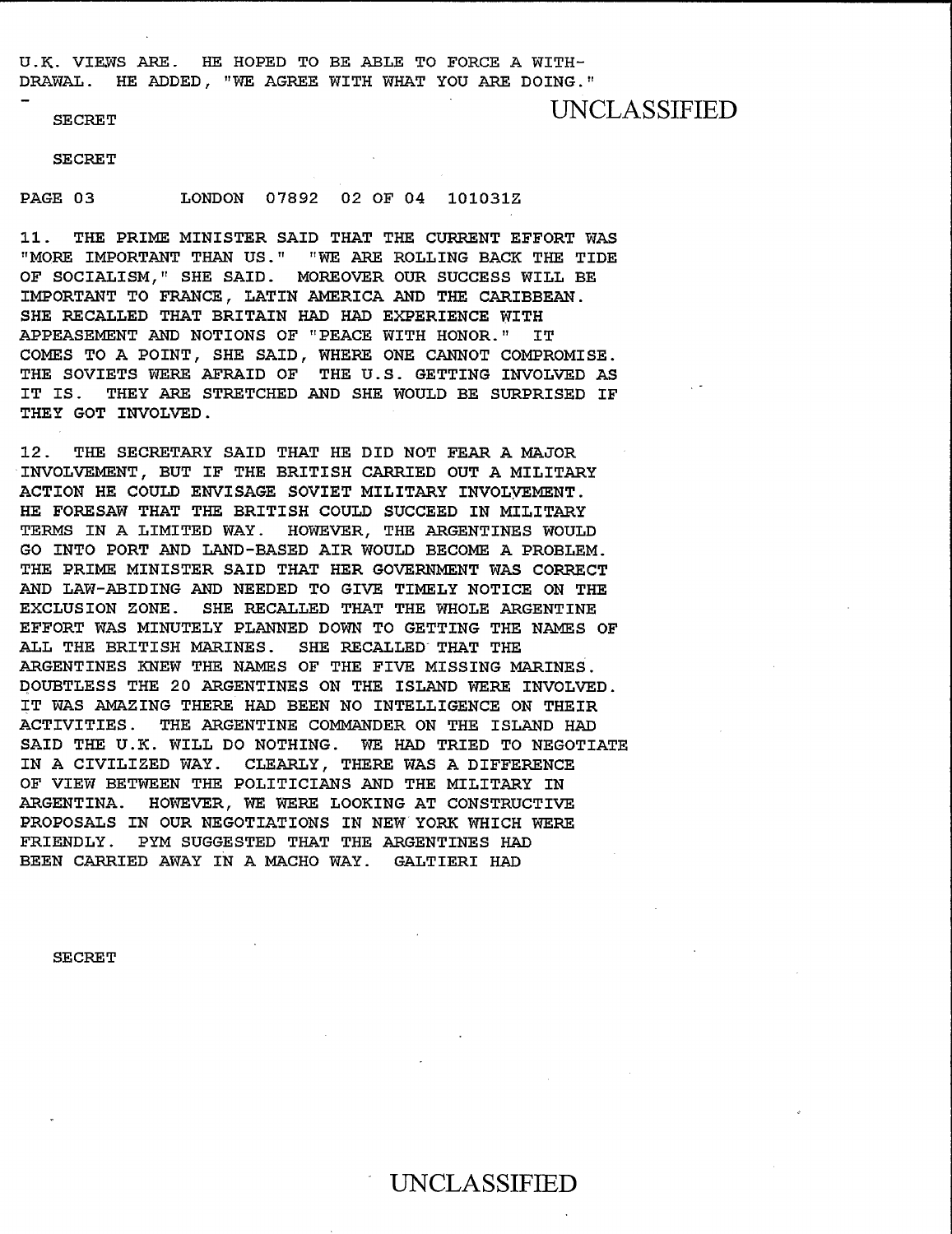### $T$  and  $T$  are strong and  $T$  and  $T$  are strong and  $T$  and  $T$  are strong and  $T$  and  $T$  are strong and  $T$

 $S_{\rm{S}}$  SECRET  $\sim$ 

SE CRET NODIS

O 1010172 APR 82 ZFF-6 FM AMEMBASSY LONDON

TAKEN CARE OF HIS PREDICES AND CARE OF HIS PREDICES WAS UP TOUGH THAN THAN THAN THAN THE SALE ACTION NODS-00

INFO OCT-00 ADS-00 /000  $\overline{W}$ 

EXPORTS. THE PRIME MINISTER RESPONDED THAT THE ARGENTINES O 101017Z APR 82 ZFF-6

FM AMEMBASSY LONDON TO AMEMBASSY BUENOS AIRES IMMEDIATE INFO SECSTATE WASHDC IMMEDIATE 8893

WAS GETTLE BECAUSE OF A LOT OF GETTING BECAUSE MOST CAUSE OF A LOT OF HELP BECAUSE A LOT OF HELP BECAUSE A LOT THE WEST IS ON TRIAL.

WILL UP THE ANTE IF FORCED AND HE WILL CONTINUE THE WILL CONTINUE THAT AND HE WILL CONTINUE THE WILL CONTINUE

 $14.1$  In Response to the prime minister  $\mathbf{r}$ GALTIERI, THE SECRETARY SAID HE IS REPUTED TO BE A

TAKEN CARE OF HIS PREDECESSOR, BUT APPARENTLY WAS LESS TOUGH THAN THE NAVY CHIEFS.

13. THE SECRETARY ASKED WHAT PRESSURES BRITAIN COULD BRING TO BEAR, NOTING THAT EUROPE KNOWS THAT THE REPUTATION OF THE WEST IS AT STAKE. THE U.S. HAD STOPPED MILITARY EXPORTS. THE PRIME MINISTER RESPONDED THAT THE ARGENTINES CAN FEED THEMSELVES; HOWEVER, THEY HAVE NO CREDIT WORTHINESS LEFT. IT WILL BE DIFFICULT FOR THEM TO BORROW MORE ON THE EURO DOLLAR MARKET. THEY MIS-CALCULATED IN HER VIEW AND SHE SAID SHE WANTED TO SOLVE THE PROBLEM BY DEMOCRATIC MEANS. TO DATE BRITAIN WAS GETTING A LOT OF HELP BECAUSE MOST REALIZED THAT THE WEST IS ON TRIAL.

14. IN RESPONSE TO THE PRIME MINISTER'S QUESTIONS ABOUT GALTIERI, THE SECRETARY SAID HE IS REPUTED TO BE A RELIGIOUS MAN AND SOMETHING OF A DRINKER. HE HAD A REPUTATION AS WELL FOR BEING A "TOUGH GUY" AND A POKER PLAYER. THAT IS WHY THERE MAY BE A WINDOW NOW. HE WILL UP THE ANTE IF FORCED AND HE WILL CONTINUE THE STRUGGLE EVEN IF HE WON'T SURVIVE. HIS FLEET CAN BE DAMAGED SEVERELY AND THE ISLANDS PUT IN A COCOON. BUT LANDING ON THE BIG ISLAND WOULD BE VERY COSTLY AND IT WILL **SECRET**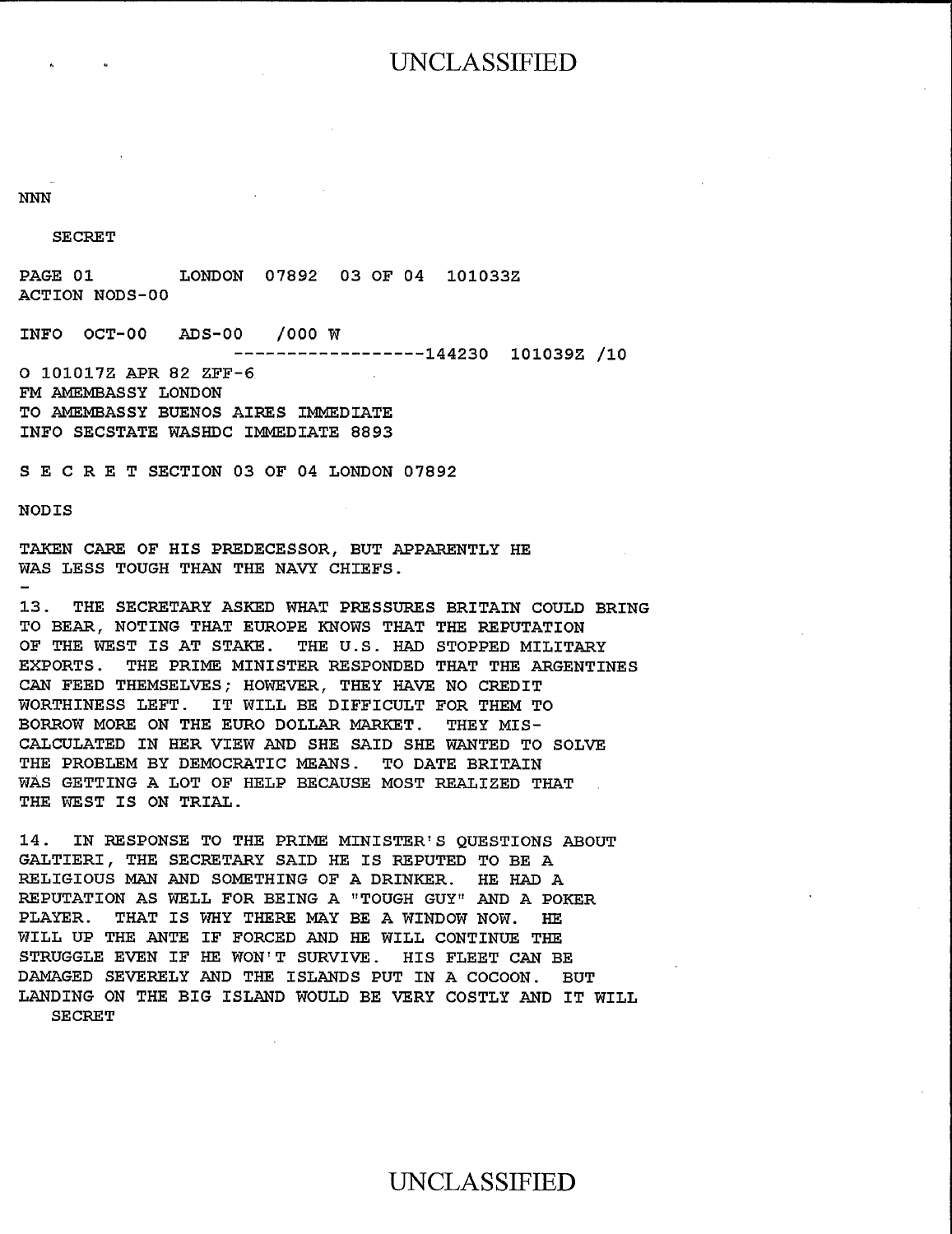$\alpha$  - 02  $\alpha$  - 03 of 04 101033232 03 OF 04 101033232 03 OF 04 101033232 03 OF 04 101033232 04 101033232 04 1010332 PUT THE POPULATION IN THE POPULATION IN JEOPARDY. IN THE FINAL ANALYSIS OF THE FINAL ANALYSIS OF THE FINAL ANALYSIS

### PAGE 02 LONDON 07892 03 OF 04

PUT THE POPULATION IN JEOPARDY. IN THE FINAL ANALYSIS ONCE ENGAGEMENT STARTS IT WILL BECOME AN INCREASINGLY DIFFICULT BURDEN TO PROTICT PRINCIPLE. PEOPLE WILL BEGIN TO ASK QUESTIONS LIKE WHY THEY ARE MAKING SUCH A SACRIFICE FOR A THOUSAND SHEEP HERDERS. U.S. OPINION NOW SUPPORTS THE PRINCIPLED POSITION BRITAIN HAS TAKEN סם הסת<br>המוחמות THE SECRETARY SAID HE SAID SOME ALL MIND HE WAS LOVE ON FIND SOME IS NOT SETTLED.

BE STREET AND THE STREET STRENGTHENE ALL COME OF STREET STRENGTHENE TO BE THE PRIME MINISTER. SAID THERE IS NO FALKLANDS; THE SITUATION IS MORE LIKE MALAYSIA THAN VIETNAM.

16. THE SECRETARY SAID HE WANTED TO FIND SOME APPROACH THAT PROTECTED PRINCIPLE AND ACHIEVED A SUCCESS BEFORE THERE IS A BACKLASH SO THAT THE THATCHER GOVERNMENT WILL BE STRENGTHENED AND WE WILL ALL COME OUT BETTER. THE PRIME MINISTER EMPHASIZED THAT THIS COULD HAPPEN AFTER WITHDRAWAL. SHE NOTED THAT THE ISLANDS ARE SHORT SAME GUNANG TIME TIME TIME A VICTORY FOR PRINCIPLE.<br>The Continuum and the principle and the principle. VE WATER, COLD, AND THAT THERE IS NOTHING BOT TO EAT. THE SECRETARY SAID THE HOPE WAS TO WORK FOR WITHDRAWAL IN SUCH A WAY THAT GALTIERI IS NOT TOPPLED AND REPLACED BY SOMEONE MORE RIGID. HE EMPHASIZED WITH-DRAWAL OF MILITARY AND SECURITY RELATED FORCES: TO GET THAT STEP HE THOUGHT THE ARGENTINES NEED TO BE CONVINCED THAT THEY ARE NOT LOSING FACE IN THE PROCESS. AT THE SAME TIME, THERE MUST BE A VICTORY FOR PRINCIPLE. THE PRIME MINISTER THOUGHT THESE APPROACHES CONTRADICTORY.

17. THE SECRETARY OUTLINED A THREE-STEP APPROACH AVOID A PRIORI JUDGEMENTS VOID A PRIMADO DINE AFFAVO<br>A PRIORITIVA IT DE BACA TO ACTANA ANGERESSITAT INVOIVING WIINDRAWAD OF FORCES, RESIORALI ADMINISTRATION AND NEGOTIATIONS ON NEXT STEPS. **THE** TOPIC OF SOVEREIGNTY WOULD ARISE. THE PRIME MINISTER<br>SECRET

**SECRET** 

#### PAGE 03 LONDON 07892 03 OF 04 101033Z

EMPHASIZED THAT THE U.K. IS SOVEREIGN, THE PEOPLE WERE FREE BEFORE AND CLEARLY GAVE ALLEGIANCE TO THE CROWN UNDER LAW. THE SECRETARY SAW THE NEED TO AVOID A PRIORI JUDGEMENTS; IT WAS NECESSARY TO GO BACK TO NEGOTIATIONS. THE PRIME MINISTER SAID THIS WAS VERY DANGEROUS GROUND WITH PUBLIC OPINION. BRITISH ADMINISTRA-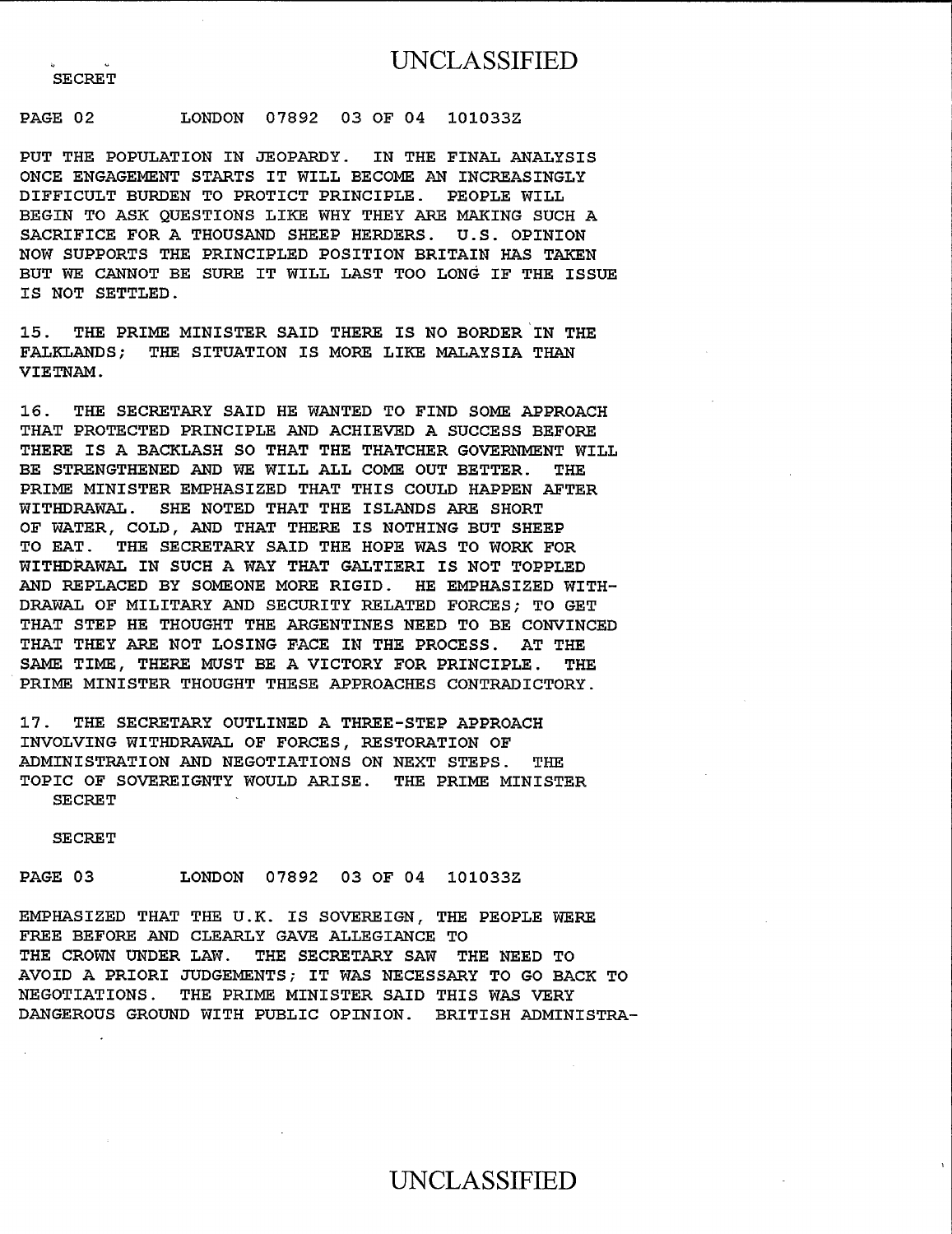TION MUST BE RESTORED: WE CANNOT AGREE A DICTATOR CAN CHANGE THAT. BRITAIN NEGOTIATED POLITELY. **THEUNCLASSIFIED** BE WITH WITH A READ AND AND AND PRESSURE MUST BE APPLICATE A READ AND A PRESSURE MUST BE APPLICATE A READ AND <br>A PARTITULE AND A READ AND A READ AND A PRODUCT AND A PRODUCT AND A READ AND A PRODUCT AND A READ AND A READ A ARGENTINES ARE NEU-IMPERIALISTS. AND FORCE. BE WITHDRAWN AND PRESSURE MUST BE APPLIED TO THAT END. AFTER WITHDRAWAL WE COULD TAKE UP WHERE WE LEFT OFF. THE SECRETARY SAID THAT IF BRITAIN WENT THAT ROUTE. FORCE WILL BE REQUIRED AND THERE WILL BE WAR. THE PRIME MINISTER REPLIED THAT IT WILL BE A GREAT TRAGEDY IF FORCE IS REQUIRED. BRITAIN IS WORRIED ABOUT ITS PEOPLE THERE.

18. THE SECRETARY SAID THAT IF THE FUTURE FREEDOM OF CHOICE CAN BE ASSURED AND IF THE FORCES ARE NEGOTIATE UNDER DURESSER DE SIN TE IND TOT MIIHDAAWAN AG A FIRSI SINF AND IF CHANGE IN<br>De Falklanders note the Single Single Was pleased IS BROUGHT ABOUT IMMEDIATELY SOME PROGRESS MIGHT BE POSSIBLE. THE PRIME MINISTER SAID SHE WOULD NOT<br>NEGOTIATE UNDER DURESS. SHE WAS UNABLE EVEN TO NEGOTIATE UNDER DURESS. HAVE ACCESS TO THE FALKLANDERS NOW. SHE WAS PLEDGED TO THE HOUSE OF COMMONS, AS ARE THE FOREIGN SECRETARY AND JOHN NOTT. THE SECRETARY SAID HE WAS NOT SUGGESTING NEGOTIATING UNDER DURESS. HE HAD IN MIND THE RETURN OF THE BRITISH PRESENCE. IN ADDITION HE ENVISAGED AU.S. AND CANADIAN PRESENCE. THE PRIME MINISTER SAID SHE WAS PLEDGED TO RESTORE BRITISH ADMINISTRATION AND TO EFFECTIVE RESTORATION OF SOVEREIGNTY. SHE BELIEVED THE THE ISLANDS THE SECRETARY REPLACED THE SECRETARY REPLACEMENT THE SECRETARY REPLACEMENT OF SECRETARY REPLACEMENT THE مدت<br>--- --SECRETARY SAID HE SAW WITHDRAWAL OF THE ARGENTINE FORCES AND THE SUBSEQUENT APPLICATION OF A TEMPORARY ARRANGEMENT. THATCHER INSISTED THE PEOPLE HAVE A RIGHT TO STAY IN THE ISLANDS. THE SECRETARY REPLIED THAT WAS WHAT HE **SECRET** 

**SECRET** 

PAGE 04 LONDON 07892 03 OF 04 101033Z

WAS SEEKING TO ACHIEVE IN CONFORMITY WITH THE UN CHARTER.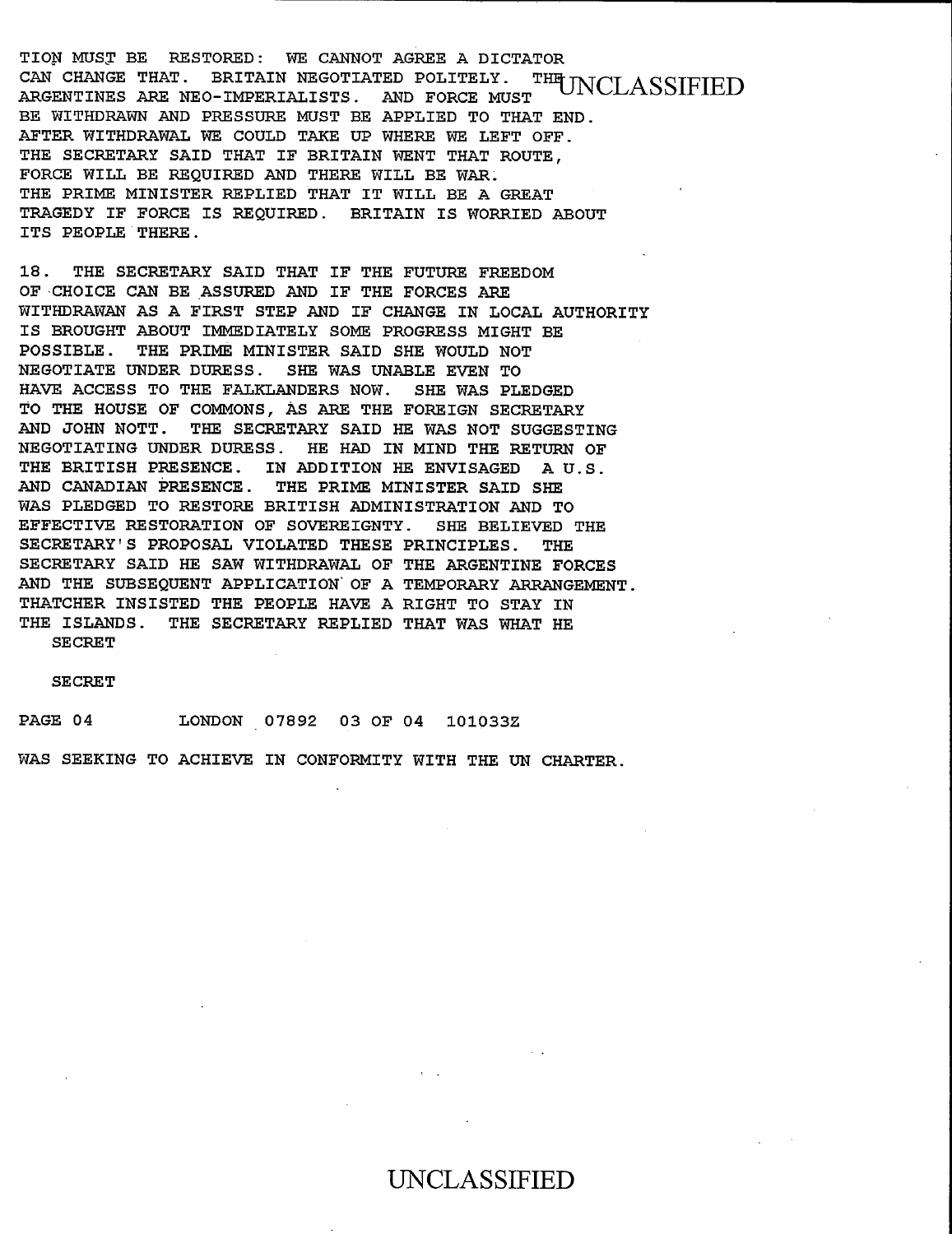**SECRET** 

TO AMEMBASSY BUENOS AIRES IMMEDIATE INFO SECSTATE WASHDC IMMEDIATE 8894 S E C R. E T SECTION 04 OF 04 LONDON 07892

THE PRIME MINISTER SAID RIGHTS UNDER THE CHARTER WERE

### **NNN**

### **SECRET**

PAGE 01 LONDON 07892 04 OF 04 101034Z ACTION NODS-00

INFO OCT-00  $ADS-00$ /000 W  $----144252$  101041Z /10 O 101017Z APR 82 ZFF-6

FM AMEMBASSY LONDON TO AMEMBASSY BUENOS AIRES IMMEDIATE INFO SECSTATE WASHDC IMMEDIATE 8894

SECRET SECTION 04 OF 04 LONDON 07892

### NODIS

THE PRIME MINISTER SAID RIGHTS UNDER THE CHARTER WERE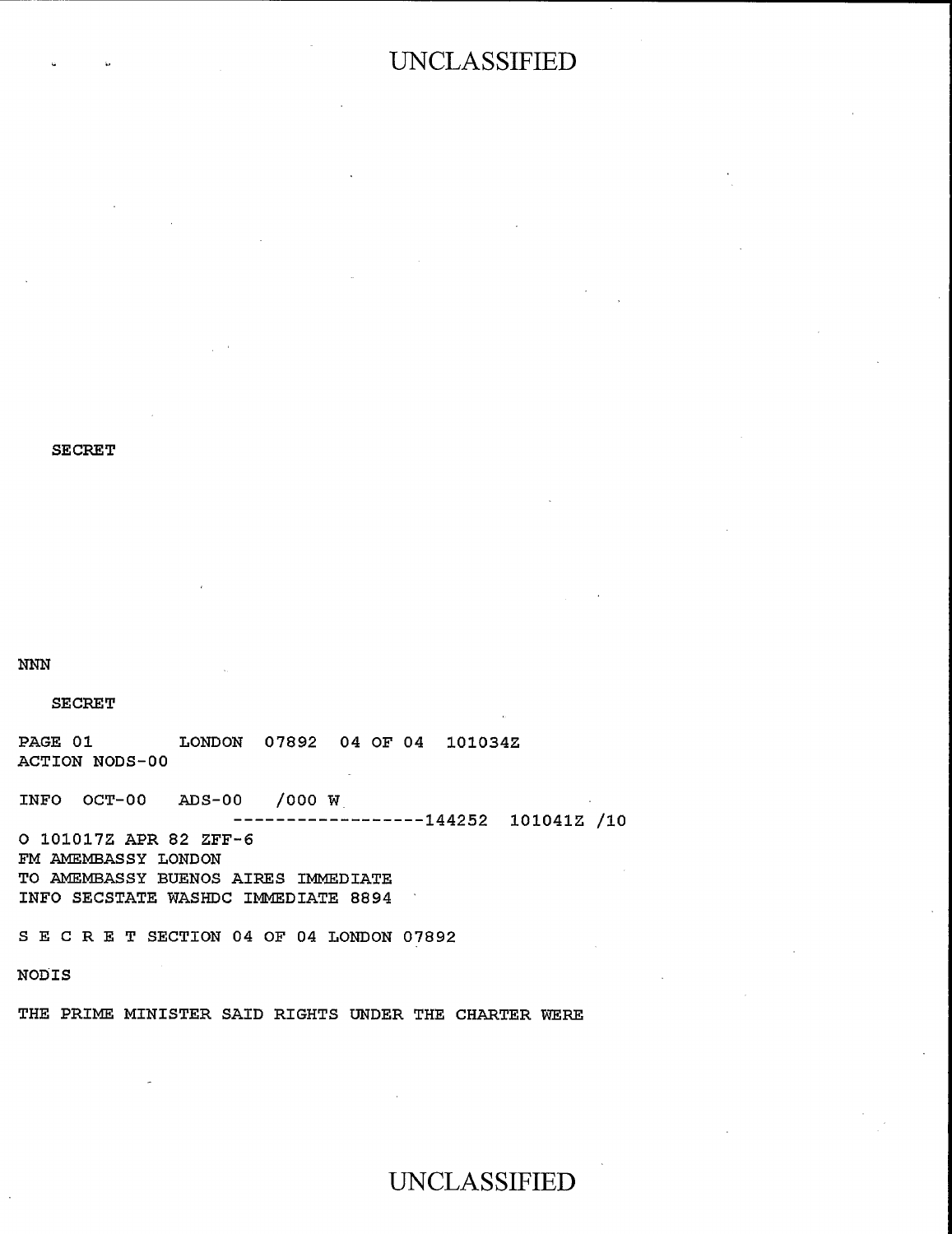SUGGESTING THE ARGENTINES GET BY FORCE WHAT THEY FAIRVAN AI LONGS. DHE INDICAIED INE DECKER<br>The Secretary Said History Said History Said SUGGESTING THE ARGENTINES GET BY FORCE WHAT THEY FAILED TO GET BEFORE. THE SECRETARY SAID HIS INTENTION WAS TO ACHIEVE WITHDRAWAL OF THE FORCE, RESTORATION OF AN ADMINISTRATION THAT COULD GUARANTEE THE FREEDOM OF THE PEOPLE WHILE NEGOTIATIONS GO ON. THE PRIME MINISTER SAID THE PEOPLE HAD EVERYTHING THEY WANTED BEFORE. SHE SOUGHT WITHDRAWAL AND RESTORATION OF BRITISH ADMIN-ISTRATION -- WHICH MERGED WITH SOVEREIGNTY. THEN THERE COULD BE NEGOTIATIONS. AS A GUARDIAN OF THEIR RIGHTS, SHE CANNOT PUT UP SOMETHING THESE PEOPLE TURNED DOWN, SHE SAID. PYM SAID PRESERVING THE RIGHT OF SELF-DINS DAID. IIN DAID FREGHAVING INS AFABLE OF STATUS OF AND AND AND ALGORITHMENT AND AND AND AND AND AND ANNOUN DEIENTINAIION WAS INVOLVED. THE SECRETARI FIND A WAY ON THE ISSUE OF ADMINISTRATION. IF WE INSIST ON WITHDRAWAL AND GO BACK TO THE STATUS QUO ANTE THE CONSEQUENCES WILL BE CONFLICT. THE PRIME MINISTER SAID THAT THIS APPROACH WOULD MEAN THE VENEZUELANS CAN GO INTO GUYANA, THE SOVIETS INTO BERLIN AND THE ARGENTINES INTO CHILE. IS THAT THE MESSAGE WE WANT TO GIVE THE WORLD, SHE ASKED. THE SECRETARY SAID PRINCIPLES WOULD BE PRESERVED; BUT THE ONLY WAY TO GET THE PROBLEM TURNED AROUND IN THE SHORT TERM IS PAGE 02 LONDON 07892 04 OF 04 1010342 ISLAND.<br>ISLA  $\frac{1}{2}$ 

 $R_{\rm eff}$  Force. She indicated the secretary was uncertainty was uncertainty was uncertainty was uncertainty was uncertainty was uncertainty was uncertainty was uncertainty was uncertainty was uncertainty was uncertainty w

U.K. ADMINISTRATION AND THE PRIME MINISTER SAID THAT ISSUE COULD.NOT BE PUT IN JEOPARDY.

UNDER DURESS AT THE INTERIM STAGE. THE SECRETARY

HAVE BEEN A DIRECT CONCESSION OF SOVEREIGNTY. THE

ISLAND.

19. PYM ASKED IF THE SECRETARY ENVISAGED A RETURN TO U.K. ADMINISTRATION AND THE PRIME MINISTER SAID THAT ISSUE COULD NOT BE PUT IN JEOPARDY. SHE ADDED THAT SHE NEEDED TO DEMONSTRATE THAT SHE WAS NOT OPERATING UNDER DURESS AT THE INTERIM STAGE. THE SECRETARY SAID DOGGOO AL IND INIERIN SIAGE. I<br>DIGATTED WILD WAS DRAGUE DOGGOOG ARGANDED INAI INE FROGESS FREVIOUSLY ONDE INCLUDED PROPOSALS FOR LEASING THAT WOULD HAVE BEEN A DIRECT CONCESSION OF SOVEREIGNTY. THE PRIME MINISTER RECALLED THAT LEASING HAD NEVER BEEN PROPOSED TO THE ARGENTINES. THE SECRETARY SAID THAT IT HAD BEEN WIDELY DISCUSSED AND ALL WERE AWARE OF IT. THE SECRETARY ASKED WHAT HAPPENED IF WE DON'T FIND A SOLUTION AND CONFLICT DEVELOPS. THE PRIME MINISTER SAID IT HAD DEVELOPED AND WAS INITIATED BY THE ARGENTINES. THE FIRST PRINCIPLE OF AMERICA, SHE SAID, IS THE RIGHT TO USE FORCE TO RECOVER YOUR OWN HOME. ONCE BRITISH ADMINISTRATION IS RESTORED OF COURSE BRITAIN WILL NEGOTIATE. THE ARGENTINES FLOUTED EVERY CANON OF LAW. OUR FRIENDS AGREE. SHE DID NOT WANT A